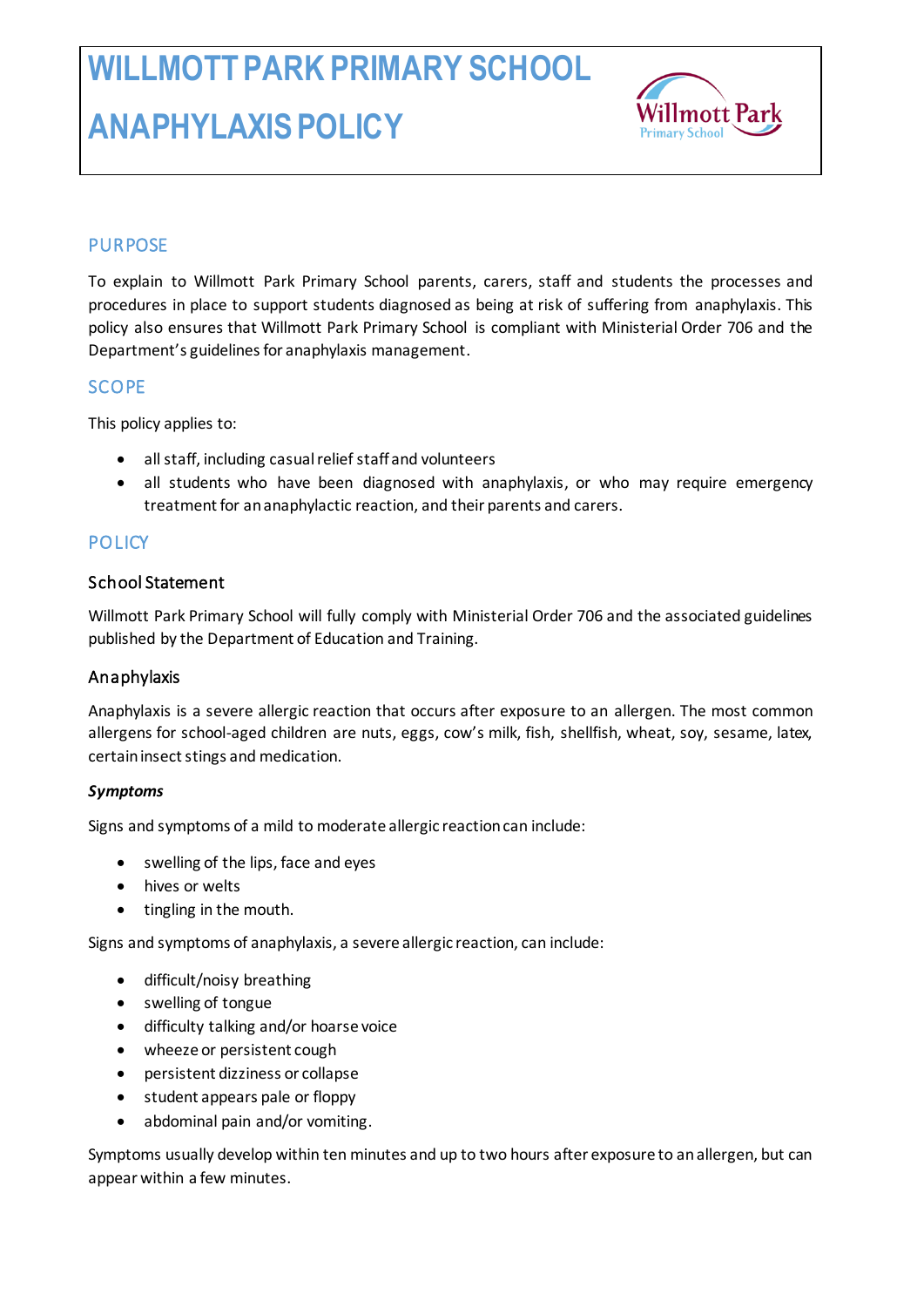#### *Treatment*

Adrenaline given as an injection into the muscle of the outer mid-thigh is the first aid treatment for anaphylaxis.

Individuals diagnosed as being at risk of anaphylaxis are prescribed an adrenaline autoinjector for use in an emergency. These adrenaline autoinjectors are designed so that anyone can use them in an emergency.

#### Individual Anaphylaxis Management Plans

All students at Willmott Park Primary School who are diagnosed by a medical practitioner as being at risk of suffering from an anaphylactic reaction must have an Individual Anaphylaxis Management Plan. When notified of an anaphylaxis diagnosis, the principal of Willmott Park Primary School is responsible for developing a plan in consultation with the student's parents/carers.

Where necessary, an Individual Anaphylaxis Management Plan will be in place as soon as practicable after a student enrols at Willmott Park Primary School and where possible, before the student's first day.

#### **Parents and carers must:**

- obtain an ASCIA Action Plan for Anaphylaxis from the student's medical practitioner and provide a copy to the school as soon as practicable
- immediately inform the school in writing if there is a relevant change in the student's medical condition and obtain an updated ASCIA Action Plan for Anaphylaxis
- provide an up-to-date photo of the student for the ASCIA Action Plan for Anaphylaxis when that Plan is provided to the school and each time it is reviewed
- provide the school with a current adrenaline autoinjector for the student that has not expired;
- participate in annual reviews of the student's Plan.

#### **Each student's Individual Anaphylaxis Management Plan must include:**

- information about the student's medical condition that relates to allergies and the potential for anaphylactic reaction, including the type of allergies the student has
- information about the signs or symptoms the student might exhibit in the event of an allergic reaction based on a written diagnosis from a medical practitioner
- strategies to minimise the risk of exposure to known allergens while the student is under the care or supervision of school staff, including in the school yard, at camps and excursions, or at special events conducted, organised or attended by the school
- the name of the person(s) responsible for implementing the risk minimisation strategies, which have been identified in the Plan
- information about where the student's medication will be stored
- the student's emergency contact details
- an up-to-date ASCIA Action Plan for Anaphylaxis completed by the student's medical practitioner.

#### *Review and updates to Individual Anaphylaxis Management Plans*

A student's Individual Anaphylaxis Management Plan will be reviewed and updated on an annual basis in consultation with the student's parents/carers. The plan will also be reviewed and, where necessary, updated in the following circumstances:

- as soon as practicable after the student has an anaphylactic reaction at school
- if the student's medical condition, insofar as it relates to allergy and the potential for anaphylactic reaction, changes
- when the student is participating in an off-site activity, including camps and excursions, or at special events including fetes and concerts.

Our school may also consider updating a student's Individual Anaphylaxis Management Plan if there is an identified and significant increase in the student's potential risk of exposure to allergens at school.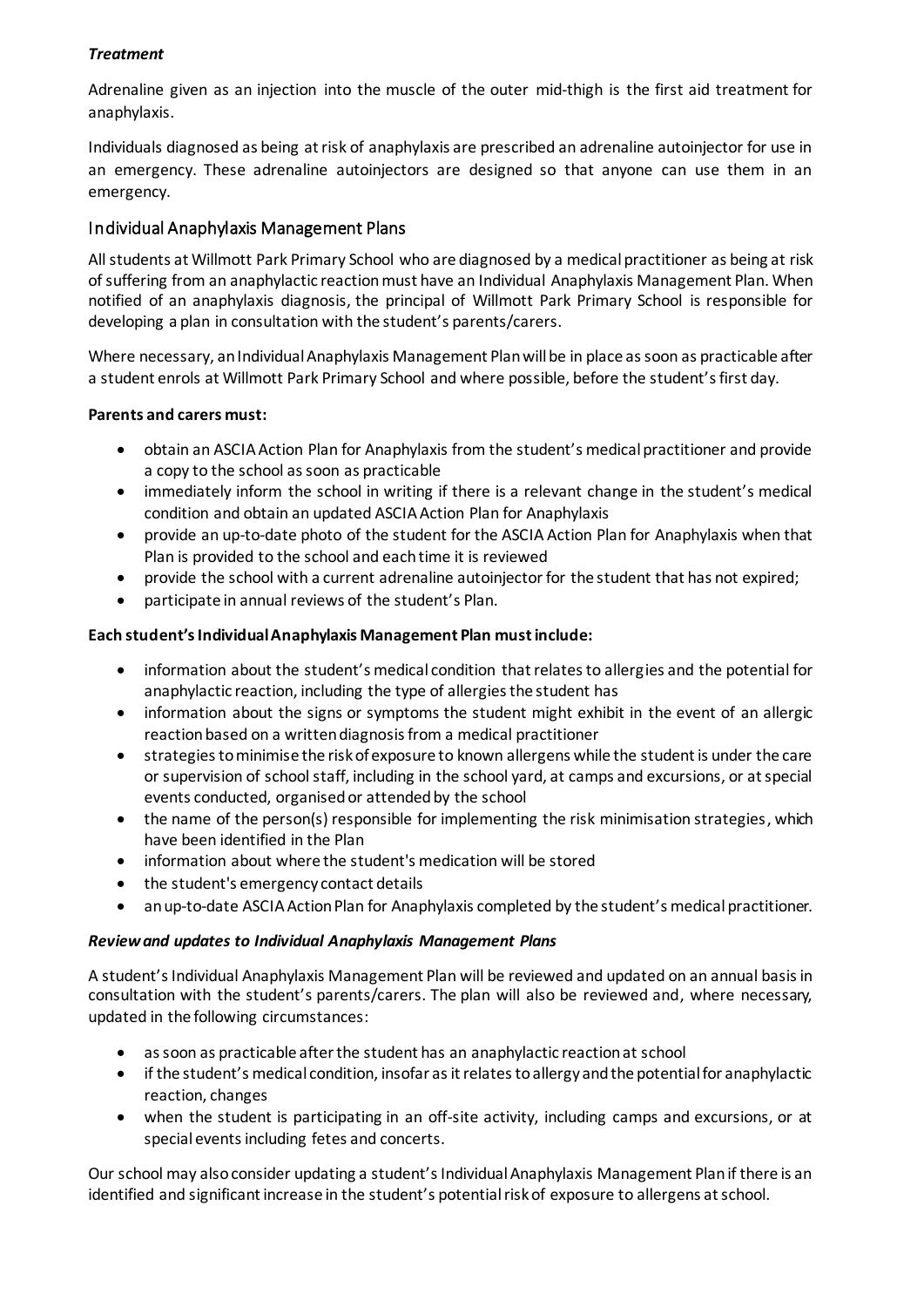### Location of plans and adrenaline autoinjectors

A copy of each student's Individual Anaphylaxis Management Plan will be stored with their ASCIA Action Plan for Anaphylaxis at the First Aid room together with the student's adrenaline autoinjector. Adrenaline autoinjectors must be labelled with the student's name.

The First Aid officer will oversee the storing of the autoinjectors, review dates on plans and expiry dates on autoinjectors.

### Risk Minimisation Strategies

*To reduce the risk of a student suffering from an anaphylactic reaction at Willmott Park Primary School, we have put in place the following strategies:*

- *Twice yearly briefing to staff on the students diagnosed with Anaphylaxis at our school*
- *staff and students are regularly reminded to wash their hands after eating;*
- *students are discouraged from sharing food*
- *garbage bins at school are to remain covered with lids to reduce the risk of attracting insects*
- *A student with Anaphylaxis is not required to be picking up papers or rubbish in the playground during clean up duty;*
- *school canteen staff are trained in appropriate food handling to reduce the risk of cross-contamination*
- *year groups/classes will be informed of allergens that must be avoided in advance of class parties, events or birthdays*
- *Appropriate confidential signage with name, grade and allergen of students diagnosed with Anaphylaxis is distributed, and displayed in relevant locations including Canteen and Staffroom. This is updated as required, including if an allergen changes or a new student is diagnosed with Anaphylaxis.*
- *a general use autoinector will be stored at the First Aid room*
- *Planning for off-site activitieswill include risk minimisation strategies for students at risk of anaphylaxis including supervision requirements, appropriate number of trained staff, additional individual and general use Autoinjectors, emergency response procedures and other risk controls appropriate to the activity and students attending.*
- *A separate Individual Anaphylaxis Management plan is completed and a parent meeting had prior to camps and sleepover.*

# Adrenaline autoinjectors for general use

Willmott Park Primary School will maintain a supply of adrenaline autoinjectors for general use, as a backup to those provided by parents and carers for specific students, and also for students who may suffer from a first time reaction at school.

Adrenaline autoinjectors for general use will be stored at the First Aid room and labelled "general use".

The principal is responsible for arranging the purchase of adrenaline autoinjectors for general use, and will consider:

- the number of students enrolled at Example School at risk of anaphylaxis
- the accessibility of adrenaline autoinjectors supplied by parents
- the availability of a sufficient supply of autoinjectors for general use in different locations at the school, as well as at camps, excursions and events
- the limited life span of adrenaline autoinjectors, and the need for general use adrenaline autoinjectors to be replaced when used or prior to expiry.

# Emergency Response

In the event of an anaphylactic reaction, the emergency response procedures in this policy must be followed, together with the school's general first aid procedures, emergency response procedures and the student's Individual Anaphylaxis Management Plan.

A complete and up-to-date list of students identified as being at risk of anaphylaxis is maintained by Amanda Nicholas (First Aid Officer) and stored at the First Aid room.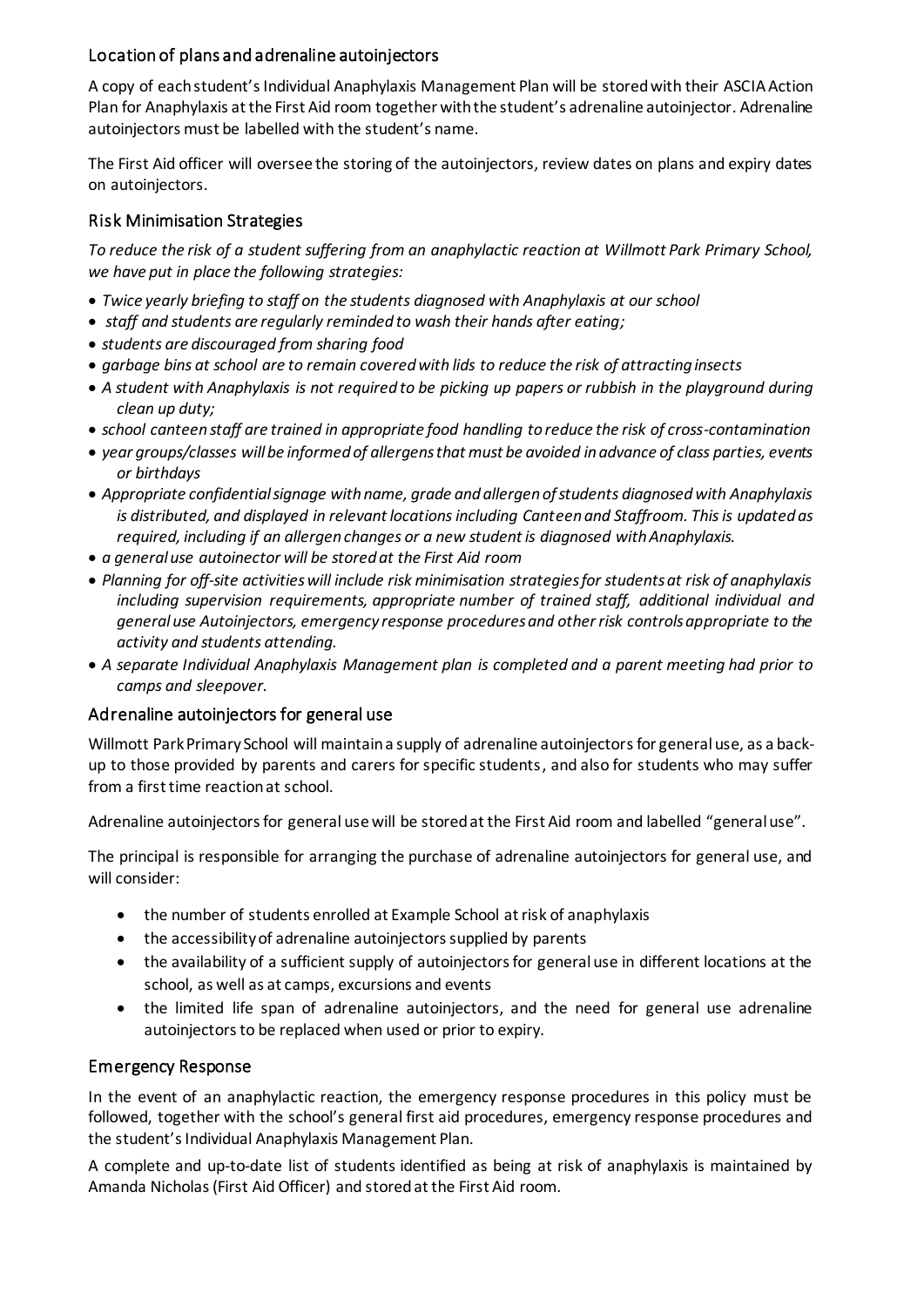For camps, excursions and special events, a designated staff member will be responsible for maintaining a list of students at risk of anaphylaxis attending the special event, together with their Individual Anaphylaxis Management Plans and adrenaline autoinjectors, where appropriate.

| <b>Step</b> | <b>Action</b>                                                                                     |
|-------------|---------------------------------------------------------------------------------------------------|
| 1.          | Lay the person flat<br>$\bullet$                                                                  |
|             | Do not allow them to stand or walk<br>$\bullet$                                                   |
|             | If breathing is difficult, allow them to sit<br>$\bullet$                                         |
|             | Be calm and reassuring<br>٠                                                                       |
|             | Do not leave them alone<br>$\bullet$                                                              |
|             | Seek assistance from another staff member or reliable student or Call the School<br>$\bullet$     |
|             | Emergency line to locate the student's adrenaline autoinjector or the school's                    |
|             | general use autoinjector, and the student's Individual Anaphylaxis Management                     |
|             | Plan, stored at First Aid room                                                                    |
|             | If the student's plan is not immediately available, or they appear to be<br>$\bullet$             |
|             | experiencing a first time reaction, follow steps 2 to 5                                           |
| 2.          | Administer an EpiPen or EpiPen Jr (if the student is under 20kg)                                  |
|             | Remove from plastic container<br>٠                                                                |
|             | Form a fist around the EpiPen and pull off the blue safety release (cap)<br>٠                     |
|             | Place orange end against the student's outer mid-thigh (with or without<br>$\bullet$<br>clothing) |
|             | Push down hard until a click is heard or felt and hold in place for 3 seconds                     |
|             | Remove EpiPen                                                                                     |
|             | Note the time the EpiPen is administered<br>$\bullet$                                             |
|             | Retain the used EpiPen to be handed to ambulance paramedics along with the<br>$\bullet$           |
|             | time and date of administration                                                                   |
| 3.          | Call an ambulance (000)                                                                           |
| 4.          | If there is no improvement or severe symptoms progress (as described in the ASCIA                 |
|             | Action Plan for Anaphylaxis), further adrenaline doses may be administered every five             |
|             | minutes, if other adrenaline autoinjectors are available.                                         |
| 5.          | Contact the student's emergency contacts.                                                         |

If a student experiences an anaphylactic reaction at school or during a school activity, school staff must:

If a student appears to be having a severe allergic reaction, but has not been previously diagnosed with an allergy or being at risk of anaphylaxis, school staff should follow steps 2 – 5 as above.

[Note: If in doubt, it is better to use an adrenaline autoinjector than not use it, even if in hindsight the reaction is not anaphylaxis. Under-treatment of anaphylaxis is more harmful and potentially life threatening than over-treatment of a mild to moderate allergic reaction. Refer to Frequently asked questions — [Anaphylaxis\]](https://nginx-php-content-policy-det-vic-gov-au-production.lagoon.vicsdp.amazee.io/sites/default/files/2020-03/anaphylaxis-faqs.docx).

### Communication Plan

This policy will be available on Willmott Park Primary School's website so that parents and other members of the school community can easily access information about Willmott Park Primary School's anaphylaxis management procedures. The parents and carers of students who are enrolled at Willmott Park Primary School and are identified as being at risk of anaphylaxis will also be provided with a copy of this policy.

The principal is responsible for ensuring that all relevant staff, including casual relief staff, canteen staff and volunteers are aware of this policy and Willmott Park Primary School procedures for anaphylaxis management. Casual relief staff and volunteers who are responsible for the care and/or supervision of students who are identified as being at risk of anaphylaxis will also receive a verbal briefing on this policy, their role in responding to an anaphylactic reaction and where required, the identity of students at risk via the CRT folder labels indicating a student with Anaphylaxis is within the classroom. Students also have a Medical Slip noting their diagnosis of Anaphylaxis and specific allergen for when their grade is split to another classroom.